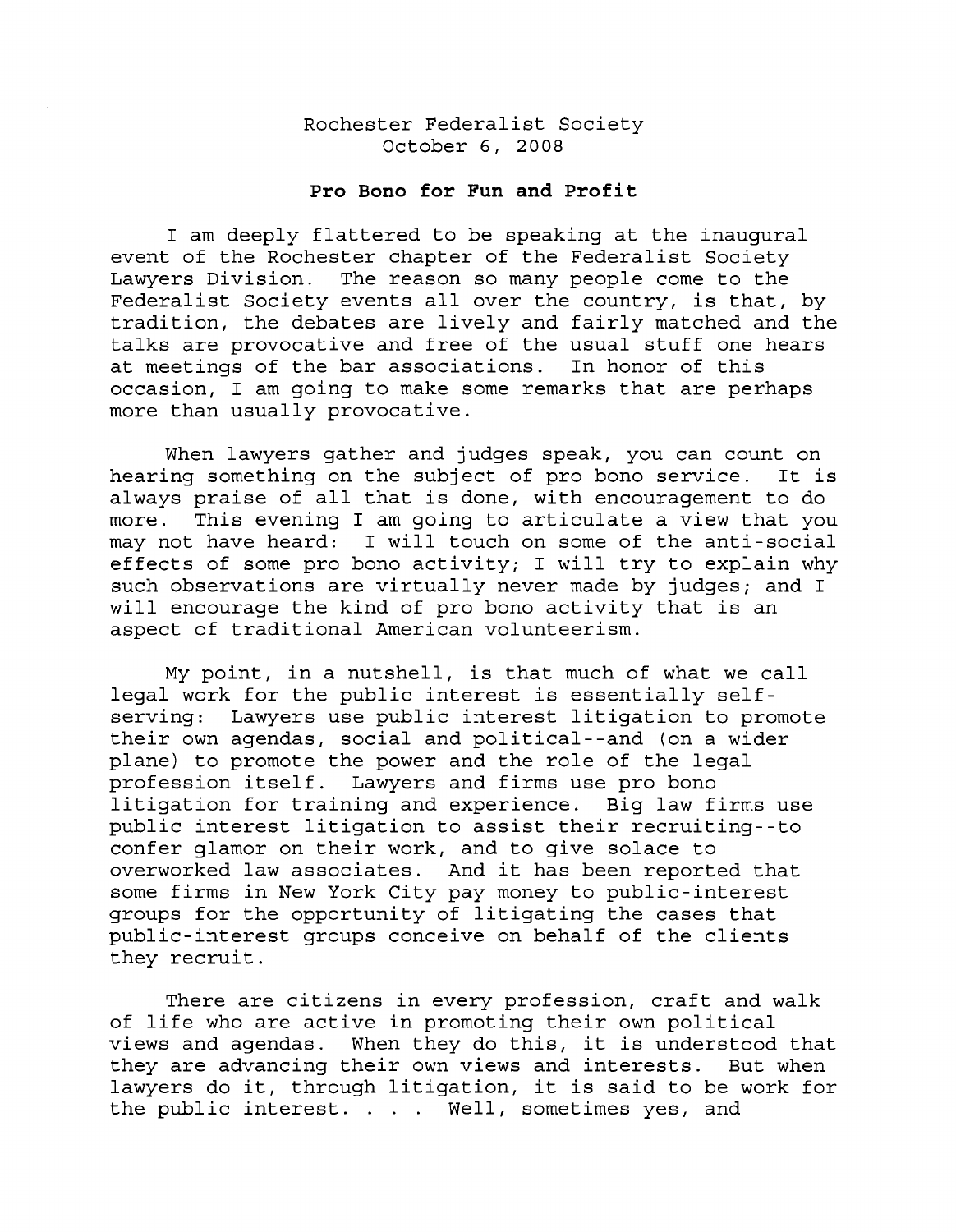sometimes no. When we do work of this kind, a lot of people would see it as doing well while doing bono. Prosperous law firms that prevail in pro bono litigation do not hesitate to put in for legal fees where the law allows, and happily collect compensation--often from the taxpayers--for work they have touted as their service to the public. And even if the firms donate all or part to charity, the charities are usually groups that have as their charitable object the promotion of litigation rather than (say) medical research or hurricane relief.

Whether a goal is pro bono publico or anti, is often a policy and political judgment. No public good is good for everybody. Much public interest litigation, often accurately classified as impact litigation, is purely political, and transcends the interest of the named plaintiffs, who are not clients in any ordinary sense.

Pro bono activity covers a host of things, but I'm going to limit myself to two major categories, which overlap, and which seem to me to call for a close look, and re-appraisal. First, litigation against governments and officials; second, so-called impact litigation.

**\*\*\*** 

A lot of public interest litigation is brought against governments, and against the elected and appointed officials of government. I do not delude myself that governments function all the time (or even very often) for the public benefit; and there is no doubt that people who are elected and appointed to government posts are imperfect, make mistakes, and promote themselves, their parties, or the interest groups that support them. But we should sometimes consider that in pro bono litigation, the government itself often has a fair claim to representing the public interest and often a better claim. Everyone in government is accountable to the public (to the extent the public exacts accountability), either because they are directly elected by the people, or are appointed by elected officials, or hold their positions by virtue of civil service rules that have been created and administered over time by elected and appointed officials.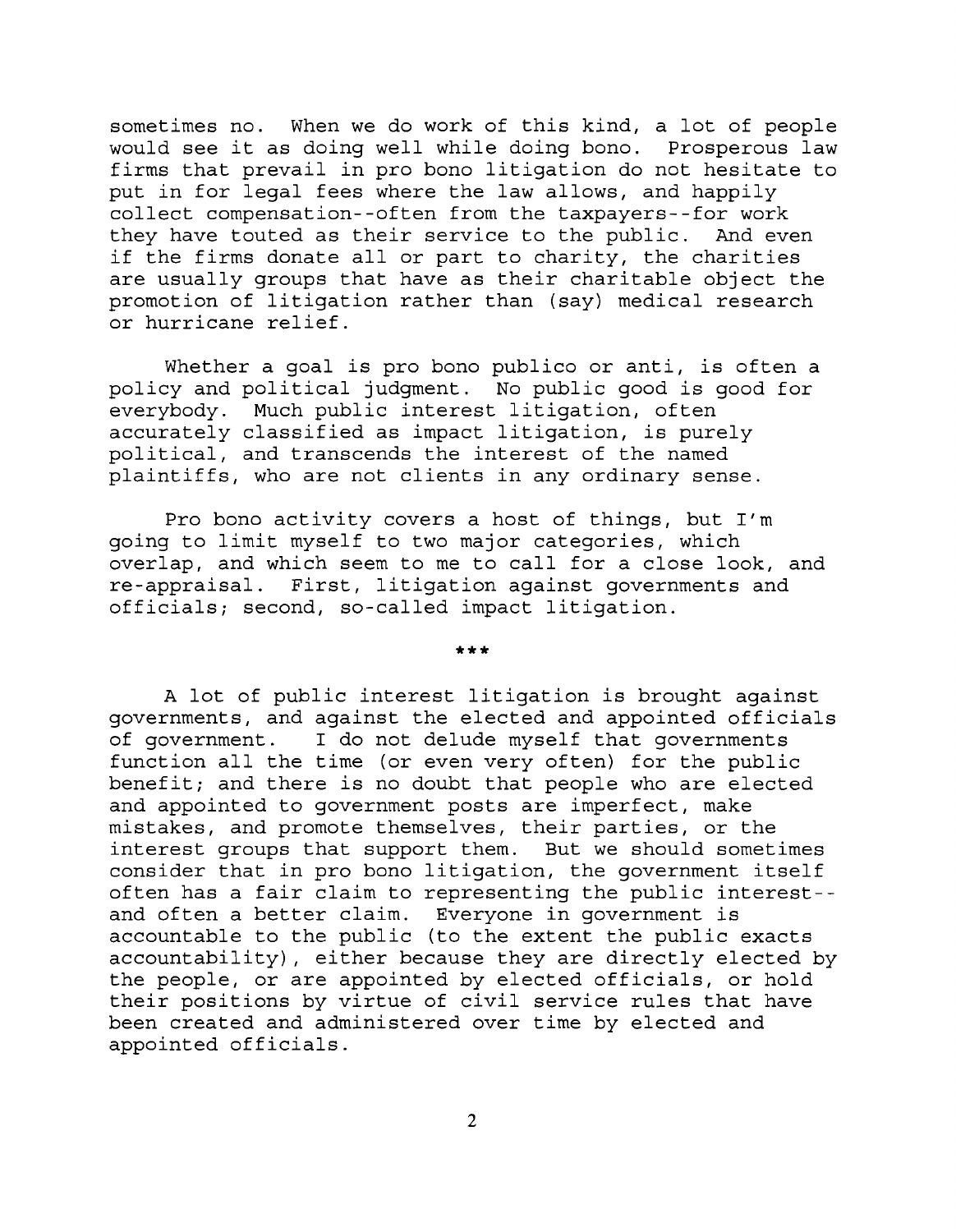It is therefore odd that judges, juries and even the public often form the impression that the legal coalitions that sue governments and government officials are the ones who are appearing on behalf of the public interest. Representation of the public interest is high moral ground, the best location in town; so everyone struggles to occupy that space. The field is crowded: the activists and public interest lawyers, the professors and law school clinics, and<br>the pro bono cadres in the law firms. They're in the pro bono cadres in the law firms. competition with government lawyers, and they often overwhelm government counsel with superior resources. But their standing to speak for the public is self-conferred, nothing more than a pretension. As a group, they (of course) do both good and harm. But, unlike public officials, they never have to take responsibility for the outcomes--intended and unintended--of the policy choices they work to impose in the courts.

I have an apt example. In the 1980s, six environmental organizations brought suit objecting to the Sicily Island Area Levee Project, a federal project to abate backwater flooding in Catahoula Parish, LA. The pro bono activists claimed, among other things, that levee construction could not proceed without an additional environmental impact statement. The District Court dismissed the complaint; but the Fifth Circuit Court of Appeals vacated and remanded on the impact claim, holding that the Army Corps of Engineers was required, in light of an intervening judicial decision, to go back and reconsider assumptions underlying its environmental impact statement, and if necessary issue another one. Circuit Judge Alvin Rubin dissented on the ground that plaintiffs failed to carry their burden of proof as to necessity of a supplemental statement. Judge Rubin pointed out that the project had been planned in 1975, that after several environmental evaluations, litigation began in 1983, and that the Court's 1985 remand would result in more lost time, further litigation attacks on whatever the Army Corps of Engineers come up with, and the possible frustration of the project. As he pointed out:

> The effect of the course my brethren follow is likely, if pursued in other cases, to be disastrous. [N]o project could ever be completed if the opposition is determined.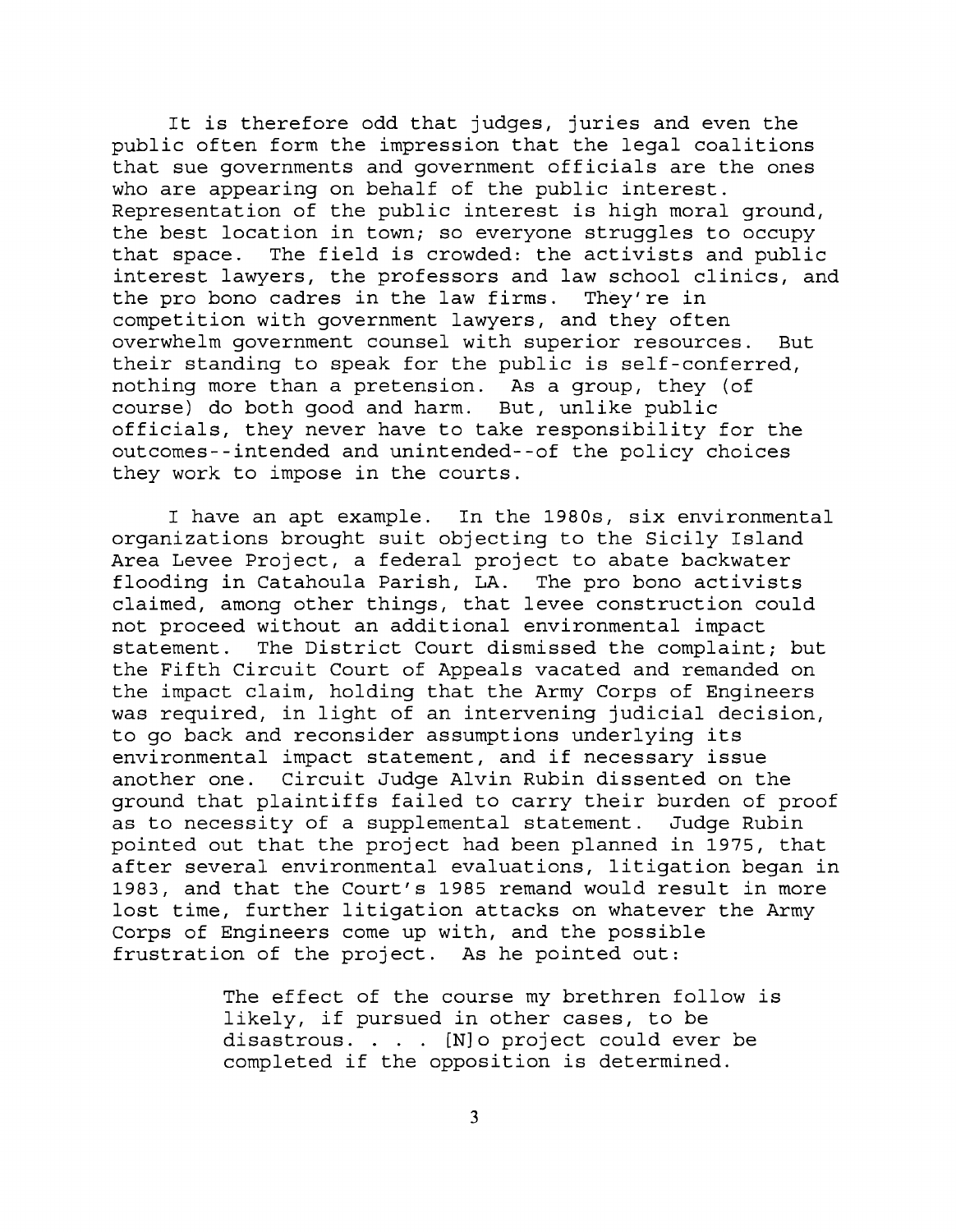I've Googled the Sicily Island Area Levee Project. The environmental groups succeeded. As late as 2002, the Army Corps of Engineers was still seeking funds to complete the project. Sicily Island was one of the areas hardest hit by Hurricane Katrina. You can look it up: Louisiana Wildlife Federation, Inc. v. York, 761 F.2d 1044 (5th Cir. 1985)

I have attended so many luncheons, banquets and cocktail parties honoring public interest lawyers. Many of the public interest groups and pro bono departments honor each other, sometimes over and over. It is very rare for anyone to question the usefulness of public interest lawyering. I was present one day many years ago at a law banquet at which then-Mayor Koch did just that. Unfortunately, the object of the retaliation was my law firm--and we were there in force because we had a table. Mayor Koch said that pro bono lawyers in the law firms frequently act to vindicate interests that are anti-social. He began to describe the case of a woman who (as I recall) had several dozen birds in her City-owned rental apartment. The City sought to evict her on the ground that she was impairing the premises and creating a health menace involving some kind of bird-caused disease that I cannot spell or pronounce. Anyway, the City was doing alright until a lawyer at my old firm became involved--pro bono--and several years of litigation ensued in which the resources of a Wall Street litigation department were brought to bear. As the Mayor started talking about crazy pro bono litigations that were bedeviling the City, my colleague leaned over and said to me: "My God; he's going to talk about the bird lady." Mayor Koch described the issues in the litigation and its very long and expensive course, in a way that seemed to be quite amusing, at least to people at the other tables.

I thought what Mayor Koch was doing was asserting the authority of his elected office as against pro bono lawyers who have neither a general responsibility for public health, nor an interest generally in the conditions or amenities enjoyed by residents of public housing.

The lady with the birds was entitled to a defense of her interests, as I recognized then and today. But, it is an entirely separate question whether in rendering that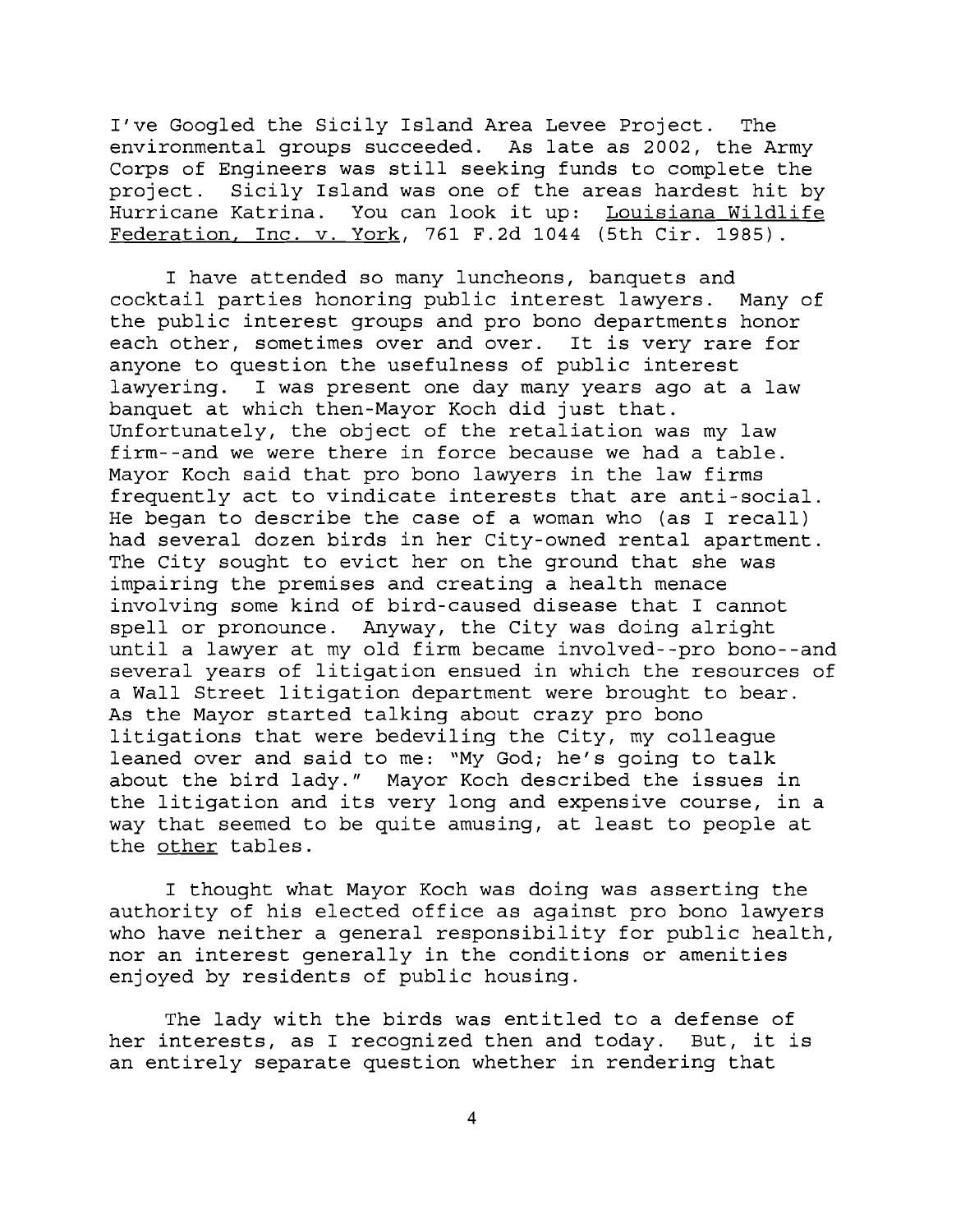service, pro bono lawyers may be said to represent the public interest in any real sense.

When public interest lawyers sue governments and officialdom, they have some natural advantages. What a government does in its operations is often limited by what it can spend, by the civil service employees who carry out its mandates, and by legitimate political considerations. Consequently, it is often the case that in litigation concerning government services, the government is arguing for a program that is not as effective as it would be if there were limitless resources, or on behalf of an agency that could (hypothetically) be improved--such as if every<br>police officer had a degree in Constitutional law. Public police officer had a degree in Constitutional law. interest lawyers, on the other hand, are often arguing for something that is better--which often means more expensive than what the government is providing (or even can provide) . So a judge may well wonder: Why rule for the town or the state in order to achieve a less than optimal result for the people who live there?

Also, I think judges tend to assume that a government would itself wish to be ordered to spend more money and provide more services--particularly if the money comes from somewhere else. And sometimes a government administration may be politically well-disposed to the objective of the public interest counsel, and may be willing to succumb and be ordered to do what it would wish to do anyway.

To my observation, government lawyers rarely argue that *they* are representing the right of the people to make decisions through their elected representatives: about governance, about the balancing of significant values and interests, and about priorities in the spending of public money and the deploYment of public resources. In any particular case, the government may be right or it may be wrong; but it is odd that government lawyers so easily yield the distinction and prestige of representing the public.

**\*\*\*** 

Now, let me turn to what is called impact litigation.

5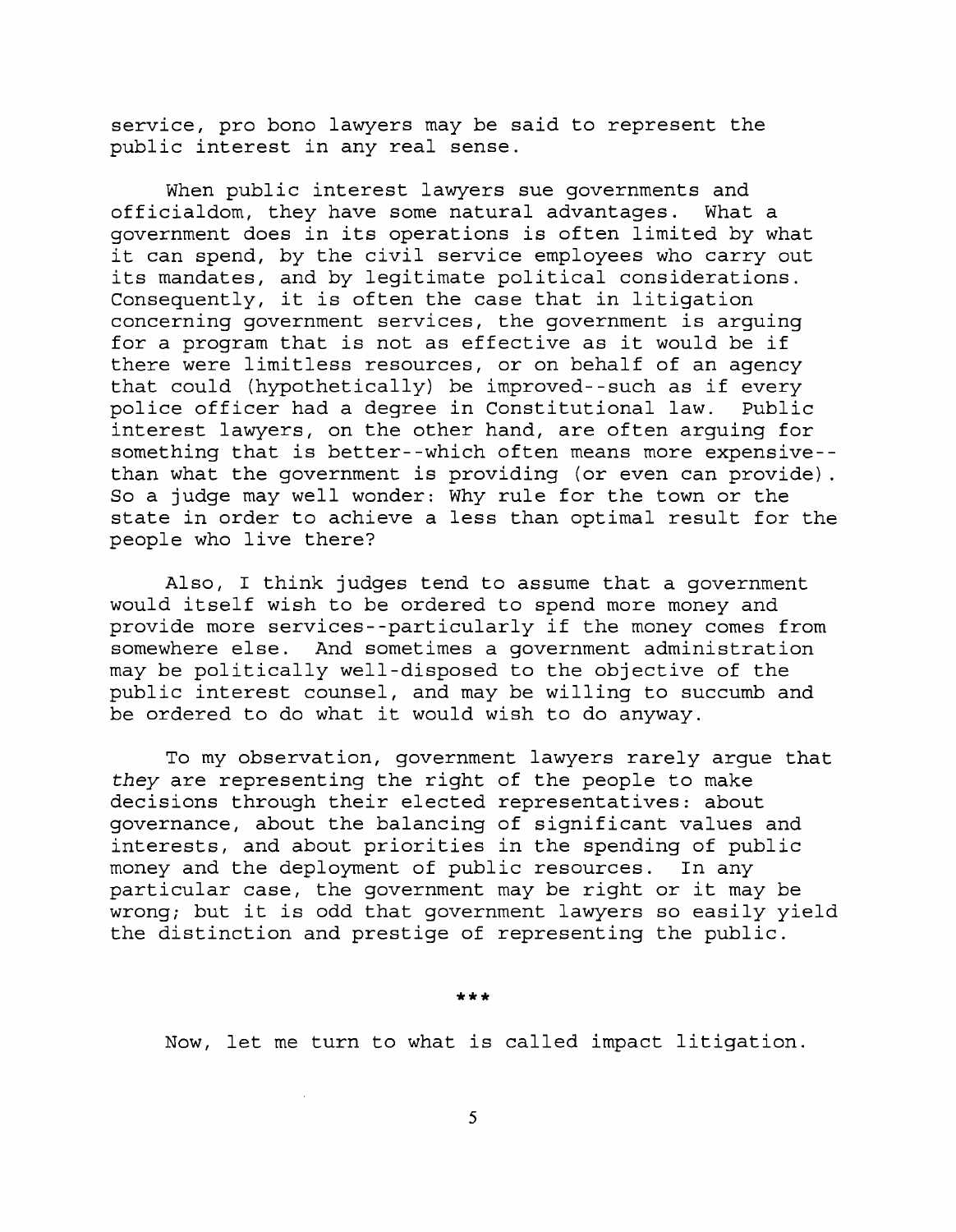Some years ago I was on a panel of my Court on a case that went to the Supreme Court, called Valasguez v. Legal Services. The record in that case offered an extraordinary look into the mechanism of public interest litigation. In a nutshell, Valasguez was a challenge to part of a federal statute governing the Legal Services Corporation, which operates by giving out grants to legal clinics and pro bono<br>groups. The statute said that the grantees could serve The statute said that the grantees could serve individual clients seeking benefits under statutes as written, but could not bring class actions, or challenge the constitutionality of statutes. The kicker was that the statute *also* provided that any grantee that challenged that proviso would get no grants; this presented a problem for the lawyers in finding a plaintiff--and they set to work on the plaintiff problem.

The attorneys challenging the legal services statute were at the Brennan Center in my old law school, NYU. In order to assure that *someone* might have standing to challenge this statute, a scatter-shot approach was used; there were a score of plaintiffs, each one citing by affidavit the role he or she played in the prosecution of public interest litigation and therefore the interest that each had in overturning the statutory restraint on the ability of grantees to bring class actions and conduct impact litigation. The affidavits submitted to establish standing shed a bright light on a mechanism that is often in shadows, and showed how public interest litigation promotes political interests of lawyers and activists, often altogether apart from any felt need by clients, who are marginalized or rendered superfluous altogether.

The plaintiffs' affidavits show that the use of LSC funds for client service to individual needy persons with legal problems is at best a secondary interest to them (a bore) as they work with indefatigable hands to channel public money toward political ends.

What do the affidavits say?

• A New York City Councilmember was deprived of a body of lawyers who would "influenc[e] legislation, including engaging in lobbying activities and testifying before legislative bodies. [He] can no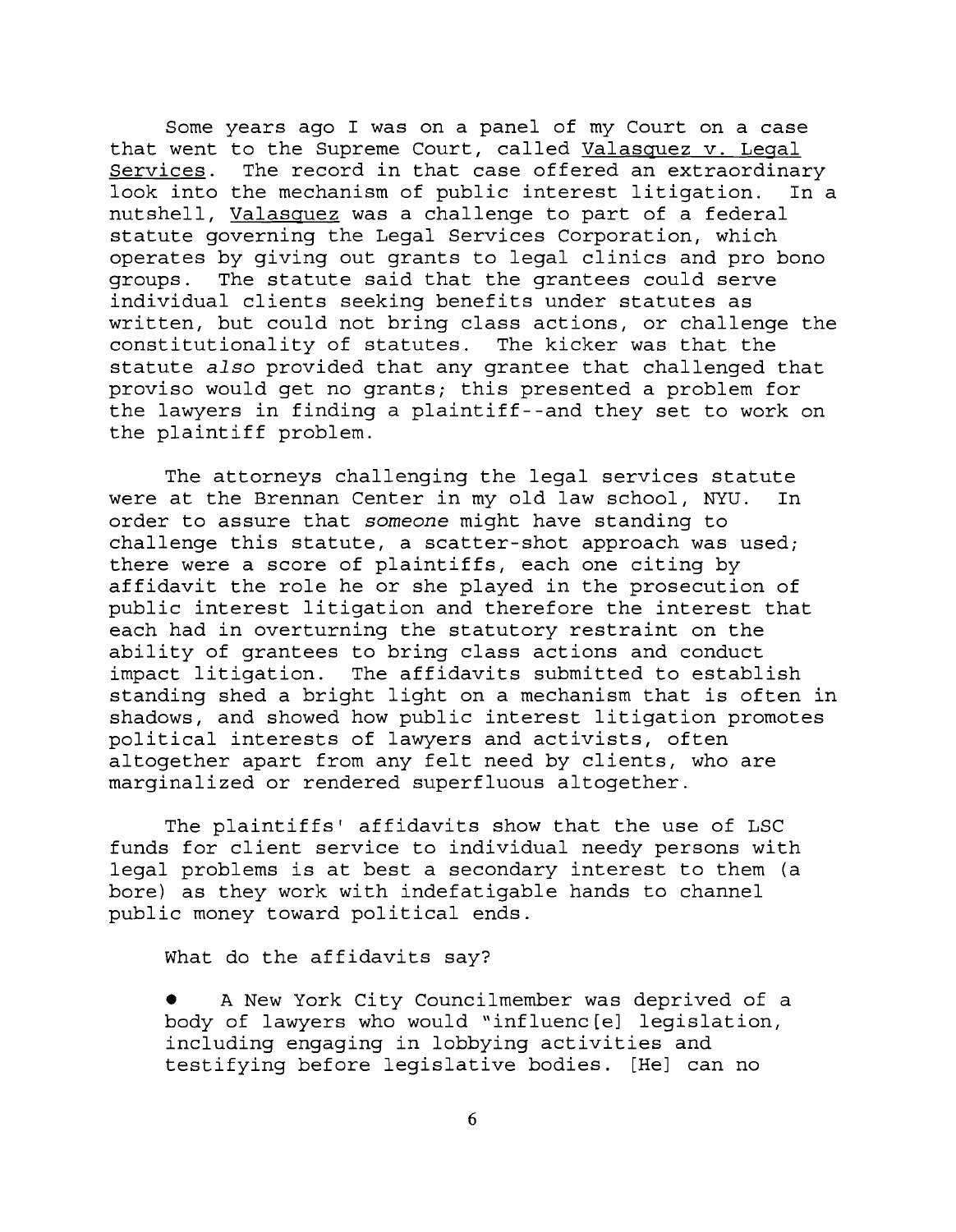longer call upon various attorneys to assist" him in drafting legislation, (JA 218) or rely on them "to enforce the legislation" that he and they drafted together. (JA 217) .

• A plaintiff with a farmworkers group relied on a grantee to conduct "educational workshops. . to inform [farmworkersl of their rights," to represent them in "judicial, administrative and/or legislative proceedings," and to give "legal advice and training in connection with advocacy programs." (JA 262-65).

A plaintiff employed by a grantee said that she has as "an integral component of her work" to educate disabled and elderly persons about their legal rights, and then represent them in vindicating those rights.  $(JA 283)$ .

The managing attorney of another grantee averred she has "no interest in practicing law except on behalf of poor people, persons with disabilities, or other groups of oppressed people." (JA 186-87).

The director of special litigation at another grantee had as part of her work identifying issues and undertaking class actions "in the program's highest priority areas," "and to reach out and maintain communication with client groups to determine problems where intensified advocacy is needed." (JA 134-35).

The general counsel to a grantee averred that his group has for decades worked with legal services offices, serving as a client for briefs amicus curiae, as a donor of policy analysis in class action litigation, and as a provider of expert testimony. (JA 194-95) .

• Another plaintiff averred that he had "donated money" to a legal services program for the elderly, with the hope that it could be spent "without any restrictions on the type of legal action taken or clients represented." The donor was, incidentally, of counsel to that organization in at least one other litigation. [See \_

7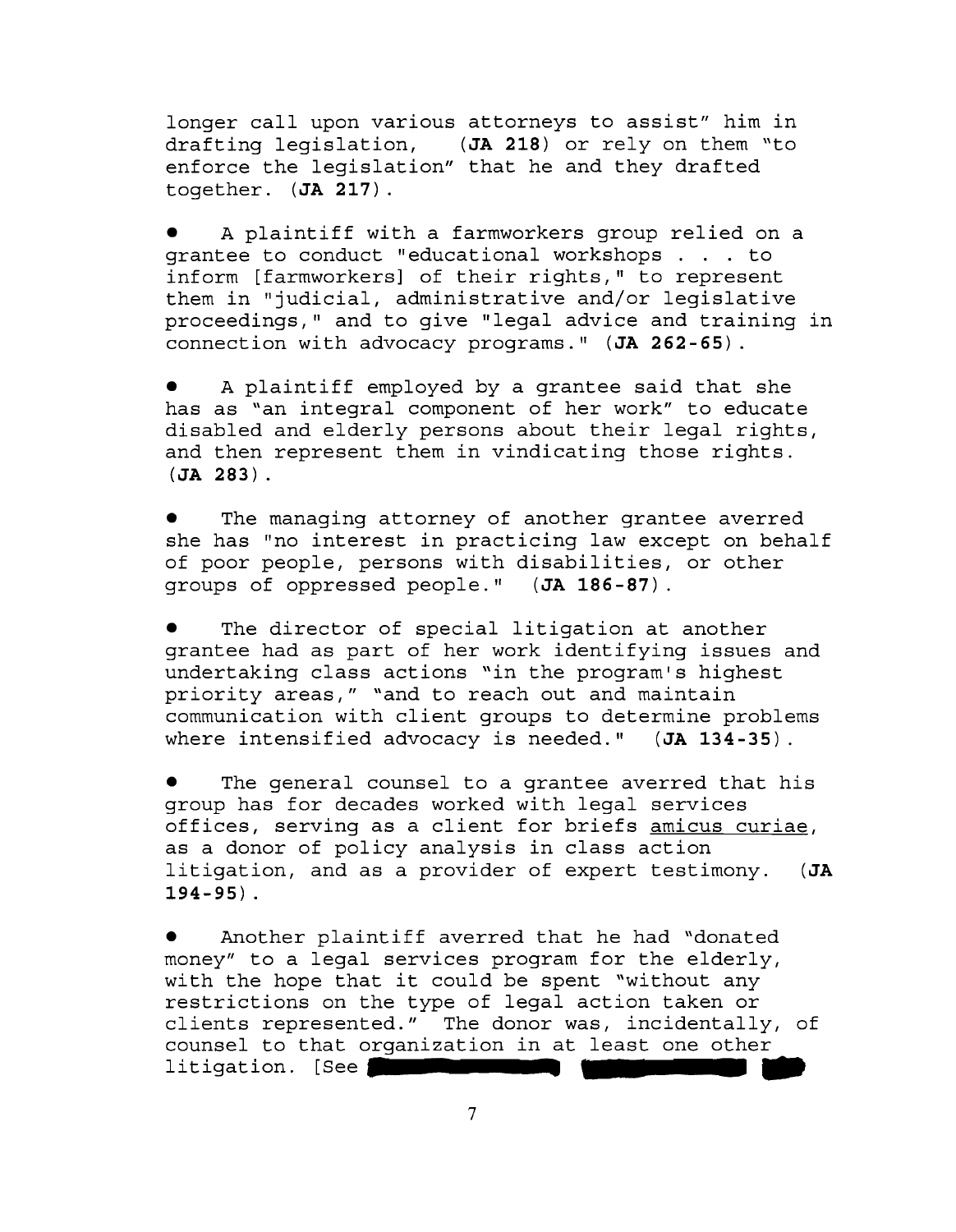**\_l** 

One of those witnesses explained that "[a]n essential part" of her work has been "public testimony and comments, bill and regulation drafting, and advocacy in legislative and regulatory forums and conducting community legal education." **(JA 149). (JA 150-51) .** 

The affidavits of the plaintiffs in the Valasquez case thereby described a reciprocating motor of political activism that ties together policy research and lobbying, litigation and briefs amicus, and the arousing of politically-targeted demographics in which lawyers go shopping for useful clients. In a couple of ways, this resembles how industries in the private sector lobby and litigate, and there is nothing unethical about these initiatives. At the same time, *private-sector* lobbyists don't finance their efforts with public money, do not claim or get the prestige of doing their work in the public interest--and they have honest-to-goodness clients. Lots of people work hard on political initiatives and campaigns, on every side. But they are not acting pro bono (and do not deserve that pretension): Neither are lawyers who are promoting their political agendas in the courts.

**\*\*\*** 

When I started talking I said that I would be articulating some views that you don't hear from judges, and I said that I would explain why this occasion--on which a judge says a single word critical of public interest litigation--is so rare. The fact is, most judges are very grateful for public interest and impact litigation. Cases in which the lawyers can and do make an *impact* are (by the same token) cases in which the judges can make an impact; and impacts are exercises of influence and power. Judges have little impetus to question or complain when activist lawyers identify a high-visibility issue, search out a client that has at least a nominal interest, and present for adjudication questions of consequence that expand judicial power and influence over hotly debated issues. If the question is sufficiently important, influential and conspicuous, it matters little to many judges whether the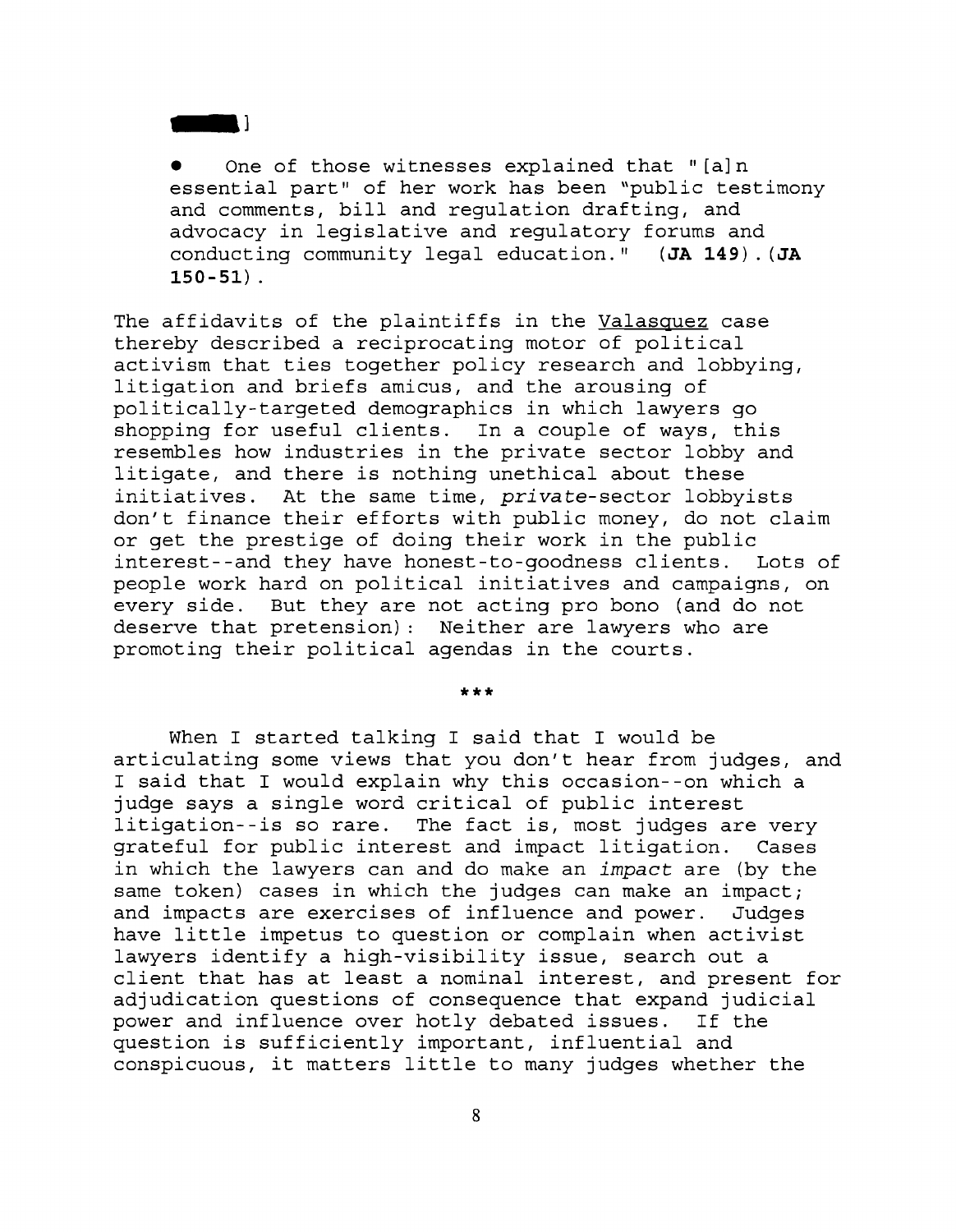plaintiff has any palpable injury sufficient to support standing or even whether there is a client at all behind the litigation, as opposed to lawyers with a cause whose preparation for suit involves (in addition to research and drafting) the finding of a client--as a sort of technical requirement (like getting a person over 18 years old to serve the summons) .

Similarly, you will hear no criticism of public interest litigation or impact litigation at the bar associations, and I submit that is for essentially the same reason. When matters of public importance are brought within the ambit of the court system, lawyers as well as judges are empowered. True, we have an adversary system, but the adversary system is staffed on every side by lawyers. There is a neutral judge, but judges are lawyers too; and it is hard for a judge to avoid an insidious bias in favor of assuming that all things important need to be contested by the workings of the legal profession, and decided by the judiciary.

In the courtroom, advocates advocate, and judges rule, but lawyers as a profession encounter no competitors for influence and power. In the solution of political, social, moral and policy questions, everyone else is subordinated: public officials, the voters, the rate-payers, the clergy, the teachers and principals, the wardens, the military and the police. The lawyers and judges become the only active players, and everything that matters--the nature of the proceedings, how the issues are presented, what arguments and facts may be considered, the allowable patterns of analysis--are all decided and implemented by legal professionals and the legal profession, and dominated and ordered by what we think of proudly as the legal mind.

Great harm can be done when the legal profession uses pro bono litigation to promote political ends and to advance the interests and powers of the legal profession and the judicial branch of our governments. Constitutionally necessary principles are eroded: the requirement of a case or controversy; the requirement of standing. Democracy itself is impaired: The people are distanced from their government; the priorities people vote for are re-ordered; the fisc is opened. These things are done by judges who are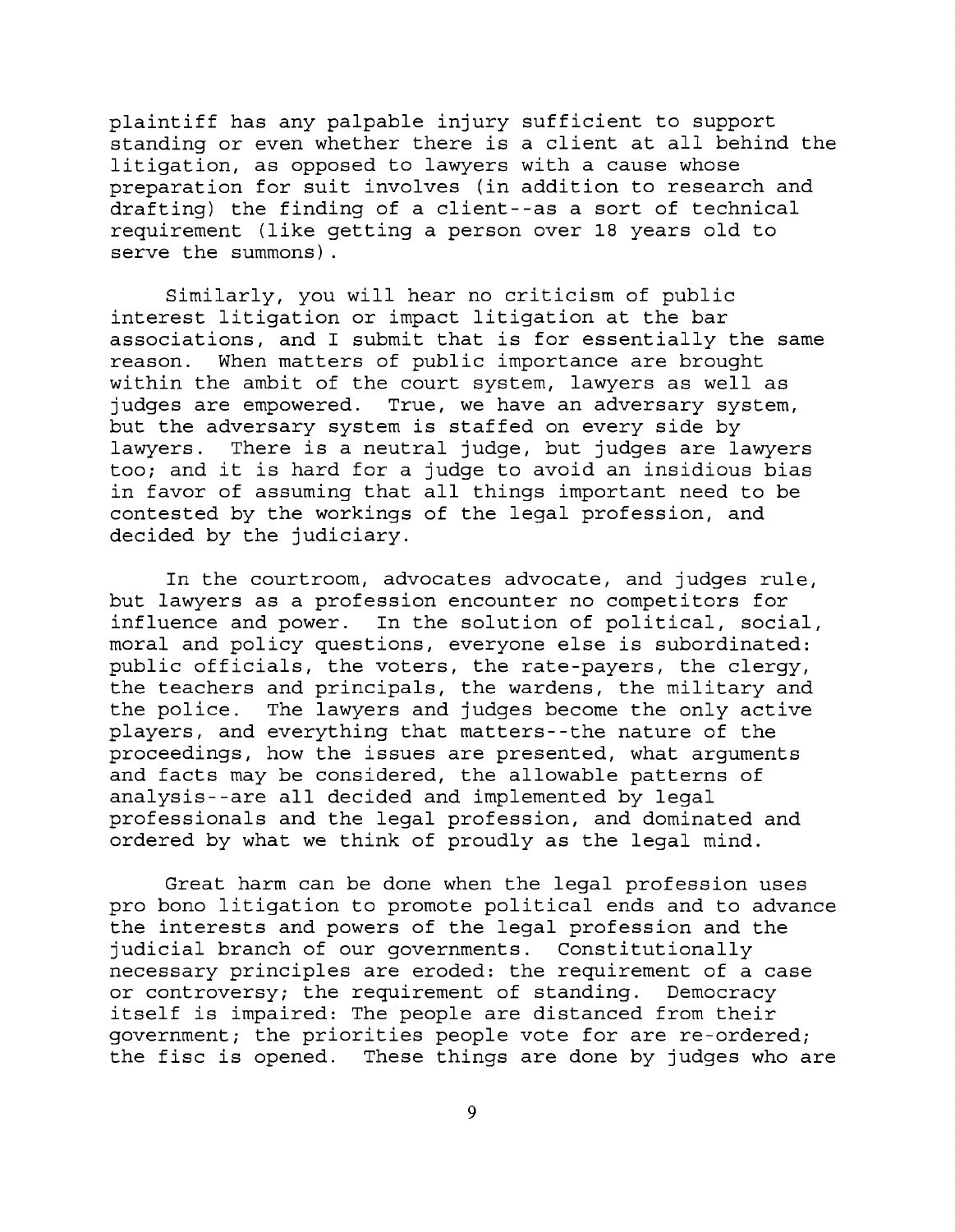unelected (or designated in arcane ways), at the behest of a tiny group of ferociously active lawyers making arguments that the public (being busy about the other needs of family and work) cannot be expected to study or understand.

And, on those rare occasions when our competitors protest, when elected officials and the public contend that the courts and legal profession have gone too far and have arrogated to themselves powers that belong to other branches of government, to other professions or other callings, or that would benefit from other modes of thinking (such as morals or faith), the Bar forms a cordon around the judiciary and declares that any harsh or effective criticism is an attack on judicial independence.

**\*\*\*** 

When I was in practice, I met my firm's benchmark hours for pro bono service, and I am as appreciative about work done for the public good as anybody else. The Second Circuit often reaches out to prevail on lawyers to represent parties and points-of-view that lack other representation, and we are grateful for such services rendered. To the extent that lawyers act as volunteers for the relief of those who require but cannot afford legal services, lawyers'<br>work is beyond praise. I am grateful (and I think the I am grateful (and I think the public should be grateful) to lawyers who serve people and institutions that otherwise would be denied essential<br>services and opportunities. I think of wills for the sick, services and opportunities. corporate work for non-profit schools and hospitals, and the representation of pro se litigants whose claims have likely merit. (Perhaps less is done in the way of assistance to small businesses and individuals who could use help in coping with the web of regulation they encounter.) My colleague, Judge Robert A. Katzmann, has called for lawyers to step forward to assist aliens who are working their way through our immigration system, and I subscribe entirely.

These services are in a great tradition of American volunteerism. Indeed, the overwhelming weight of important volunteer services are provided by non-lawyers outside any legal context: volunteers in hospitals, hospices and nursing homes; individuals who mobilize for disaster relief; volunteers for military service; people who take care of the